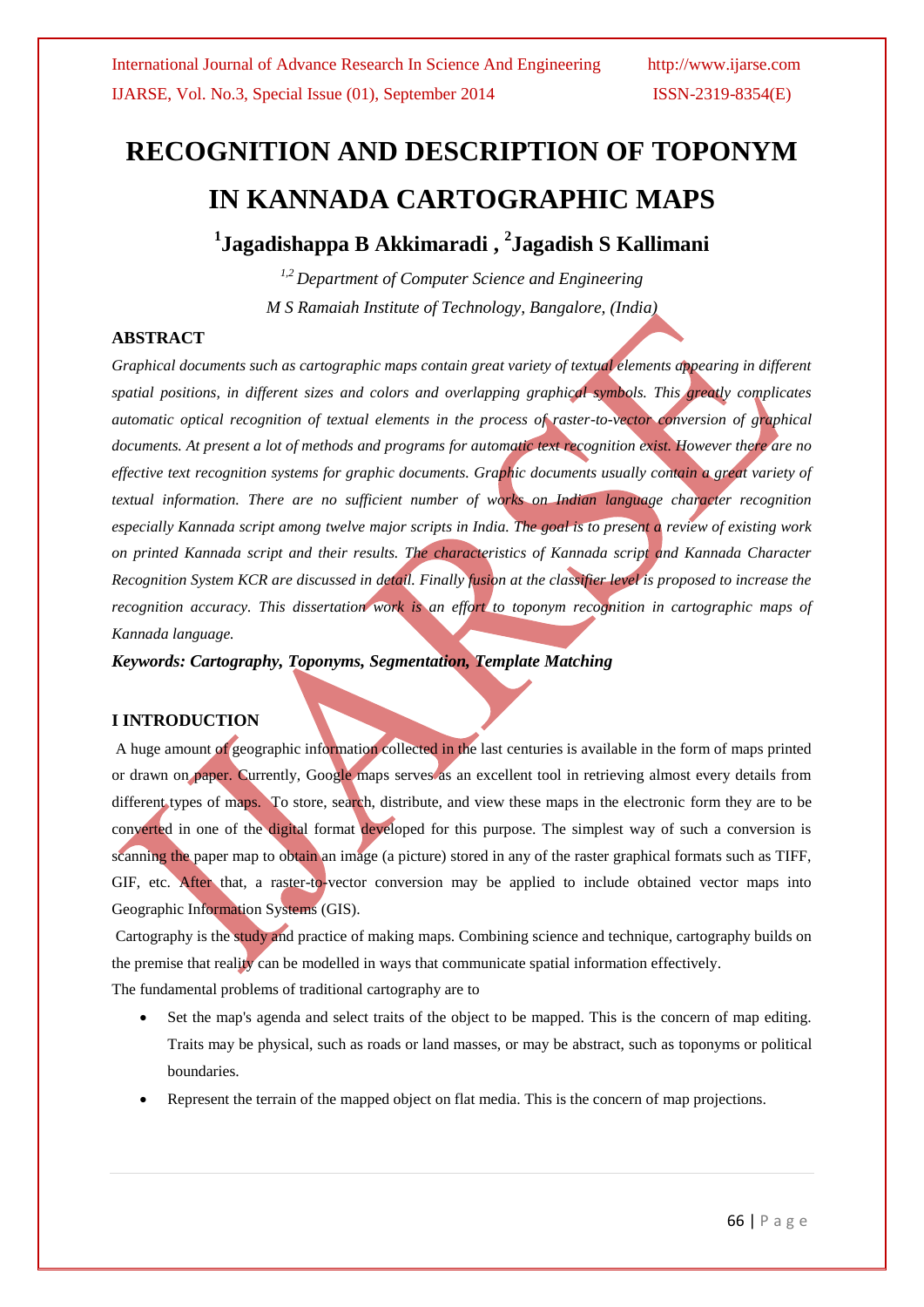- Eliminate characteristics of the mapped object that are not relevant to the map's purpose. This is the concern of [generalization.](http://en.wikipedia.org/wiki/Cartographic_generalization)
- Reduce the complexity of the characteristics that will be mapped. This is also the concern of generalization.
- Orchestrate the elements of the map to best convey its message to its audience. This is the concern of [map design.](http://en.wikipedia.org/wiki/Cartography#Map_design)

Modern cartography is largely integrated with [geographic information science](http://en.wikipedia.org/wiki/Geographic_information_science) (GIScience) and constitutes many theoretical and practical foundations of [geographic information systems.](http://en.wikipedia.org/wiki/Geographic_information_system)

The earliest known map is a matter of some debate, both because the definition of "map" is not sharp and because some artifacts speculated to be maps might actually be something else. In cartography, technology has continually changed in order to meet the demands of new generations of mapmakers and map users. The first maps were manually constructed with brushes and parchment; therefore, varied in quality and were limited in distribution. The advent of magnetic devices, such as the [compass](http://en.wikipedia.org/wiki/Compass) and much later, [magnetic storage](http://en.wikipedia.org/wiki/Magnetic_storage) devices allowed for the creation of far more accurate maps and the ability to store and manipulate them digitally.

The separation of overlapping text and graphics is a challenging problem in document image analysis. This problem is found in many applications, including forms processing, maps interpretation and engineering drawings interpretation, where text and graphics are processed in fundamentally different ways. [1]

The problem of text extraction from an imaged document still remains an important issue in the field of image processing. Applications such as map interpretation, referencing system for digitized manuscripts, and news article search from microfilms require some form of text extraction and categorizing of text images into logical groups.

Document Processing in the Indian environment has special significance, since eighteen official languages are in use in the country. Throughout the country, every government office uses at least two languages, English and the official language of the corresponding state. The state of Karnataka has an official language as Kannada, however many national organizations such as Banks, use English and Kannada. Even all the documents in the government offices of Karnataka state usually appear in two languages, Kannada and English. The aim of the automation of document processing is to convert the scanned paper document to the machine readable codes such as ASCII.

Computer vision research today is still facing greater difficulties in understanding graphical objects than character strings which can be handled using OCR with reasonable success. Any words that can be found in a document image by the computer will certainly assist in the understanding of the image. One major technique reported in the literature for text/graphics separation relies on connected component analysis through examination of the relationships among neighbouring components.

Advances in mechanical devices such as the [printing press,](http://en.wikipedia.org/wiki/Printing_press) [quadrant](http://en.wikipedia.org/wiki/Quadrant_(instrument)) and [vernier,](http://en.wikipedia.org/wiki/Vernier_scale) allowed for the mass production of maps and the ability to make accurate reproductions from more accurate data. Optical technology, such as the [telescope,](http://en.wikipedia.org/wiki/Telescope) [sextant](http://en.wikipedia.org/wiki/Sextant) and other devices that use telescopes, allowed for accurate surveying of land and the ability of mapmakers and navigators to find their [latitude](http://en.wikipedia.org/wiki/Latitude) by measuring angles to the [North](http://en.wikipedia.org/wiki/North_Star) Star at night or the [sun](http://en.wikipedia.org/wiki/Sun) at noon.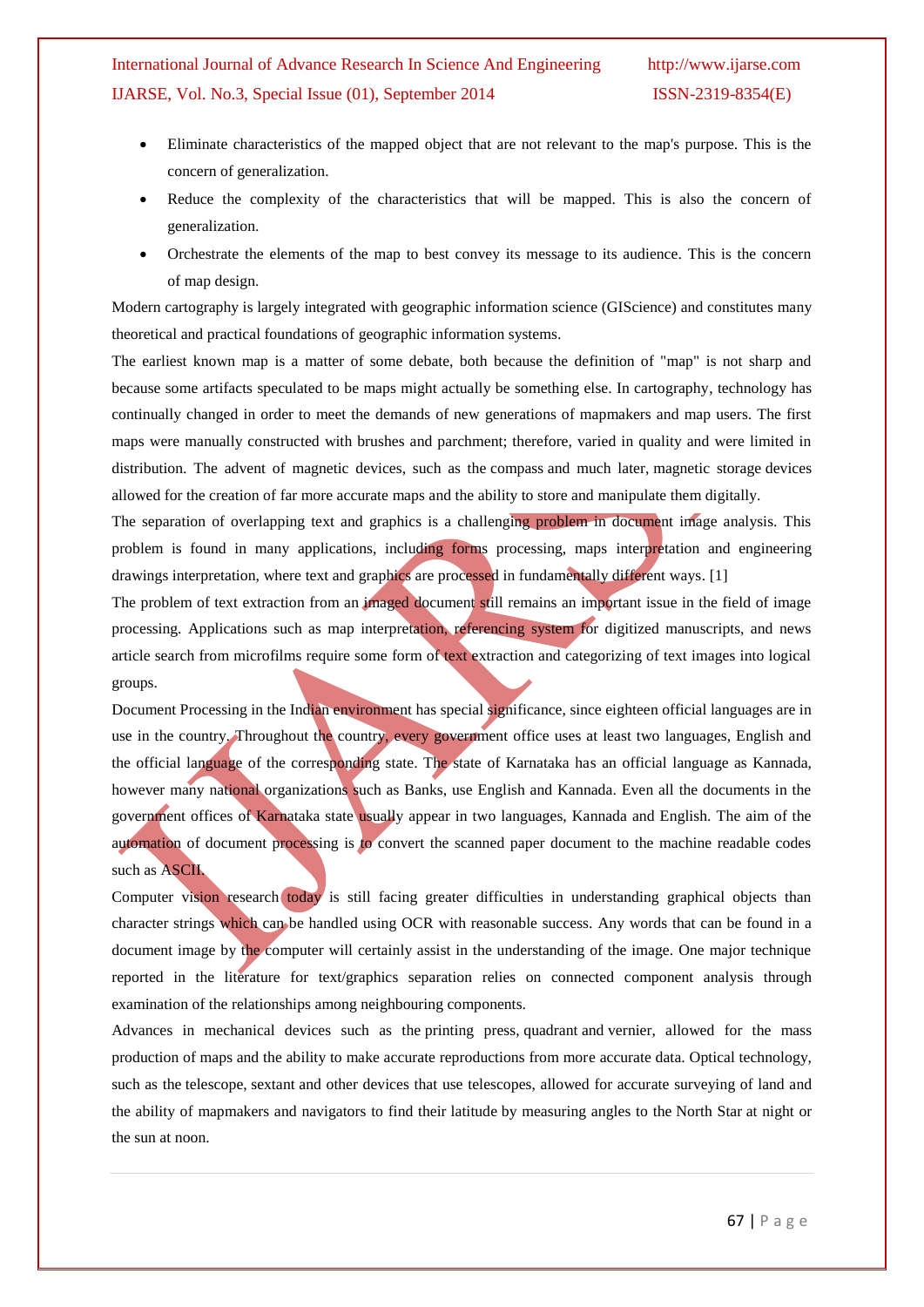Advances in photochemical technology, such as the [lithographic](http://en.wikipedia.org/wiki/Lithography) and [photochemical processes,](http://en.wikipedia.org/wiki/Photography) have allowed for the creation of maps that have fine details, do not distort in shape and resist moisture and wear. This also eliminated the need for engraving, which further shortened the time it takes to make and reproduce maps.

Advancements in electronic technology in the 20th century ushered in another revolution in cartography. Ready availability of [computers and peripherals](http://en.wikipedia.org/wiki/Computer_hardware) such as monitors, plotters, printers, scanners (remote and document) and analytic stereo plotters, along with computer programs for visualization, image processing, spatial analysis, and database management, have democratized and greatly expanded the making of maps. The ability to superimpose spatially located variables onto existing maps created new uses for maps and new industries to explore and exploit these potentials.

These days most commercial-quality maps are made using [software](http://en.wikipedia.org/wiki/Software) that falls into one of three main types: [CAD,](http://en.wikipedia.org/wiki/Computer-aided_design) [GIS](http://en.wikipedia.org/wiki/Geographic_information_system) and specialized illustration [software.](http://en.wikipedia.org/wiki/Software) Spatial information can be stored in a [database,](http://en.wikipedia.org/wiki/Database) from which it can be extracted on demand. These tools lead to increasingly dynamic, interactive [maps](http://en.wikipedia.org/wiki/Map) that can be manipulated digitally.

With the [field rugged computers,](http://en.wikipedia.org/wiki/Rugged_computer) [GPS](http://en.wikipedia.org/wiki/GPS) and [laser rangefinders,](http://en.wikipedia.org/wiki/Laser_rangefinder) it is possible to perform mapping directly in the terrain. Construction of a map in real time, for example by using [Field-Map](http://en.wikipedia.org/w/index.php?title=Field-Map&action=edit&redlink=1) technology, improves productivity and quality of the result.

 The source maps are from a local Street Directory. The maps are printed in color. The focus here is on the black layer, which includes text, small icons, road lines, outlines of buildings and parks, and so on. Some icons in the maps are solid components, such as solid arrowheads, solid overhead pedestrian bridge. The road lines are either thick or thin lines, mostly curves. Some tracks and outlines of parks are dashed lines. Most outlines of buildings and parks are polygons.

The text strings in the maps are mainly road names, names of buildings and parks, and so on. The road names are labeled along the roads. That means the labels may be along curved lines. The touching of road names with road lines is somewhat similar to the case of strings touching the underlines or upper lines. On the other hand, the connection of the names and the outlines of the buildings are much more complicated. The reason is that the outlines of the buildings can be of any shapes.

## **II RELATED WORKS**

Text detection and recognition are very difficult problems which have generated a lot of research work. The main difficulty lies in the graphics that surround or intersect the text. The main feature of a good text detection algorithm is to be independent in respect to text font, size and orientation. One can distinguish two main families of methods: (i) methods devoted to detect text in paper-based documents, (ii) methods developed for text detection in videos or textured images. The later methods are mostly based on texture analysis. [3]

An early approach in [4] introduced an algorithm which permits to extract text on binary images such as electronic circuits. Using connected components, a selection of possible characters is performed using the components" characteristics. The characters are merged into words using Hough Transform. This method, which inspired our paper, gives good results and has the advantage to be usable for various orientations and sizes of texts.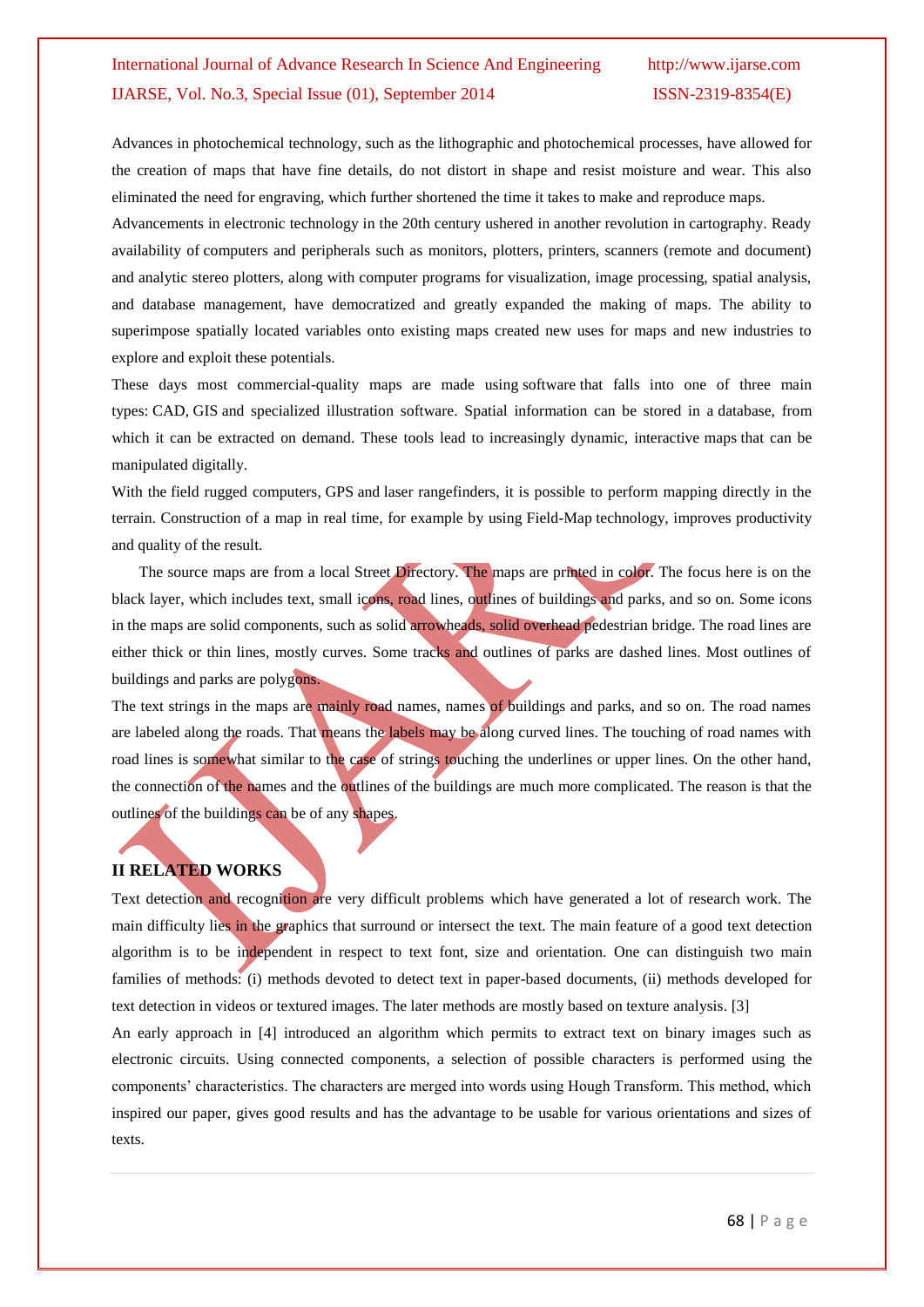In [5], authors develop a model to extract black characters in urban maps. They use street lines data to recover the characters composing street names. Due to the possible overlapping between street names and street lines describing the street, they develop a specific OCR algorithm to produce an efficient text file of street names.

The move from paper-based documentation towards computerized storage and retrieval systems has been prompted by the many advantages to be gained from the ""electronic document" environment. Document update and revision is efficiently achieved in the computerized form. For efficient processing and storage of documents, however, it is necessary to generate a description of graphical elements in the document rather than a bit-map in order to decrease the storage and processing time. Thus, increasing emphasis is being placed on the need for the realization of computer-based systems which are capable of providing automated analysis and interpretation of paper-based documents**.** Much of the attention paid to automated document analysis systems in the literature has been in relation to engineering drawings and diagrams**.** Such systems provide a means for originating technical information (text and graphics) in a digital form suitable for interactive graphics editing, reproduction, and distribution. [4]

The initial processing stage in an automated document analysis system requires conversion of paper-based graphics/text to a digital bit-map representation. Wherever the primary goal of the automated document analysis system is interpretation of graphic data, text strings present within the digitized document must first be separated from the graphics in order that subsequent processing stages may operate exclusively on the graphic information. The extracted text may be stored separately for input to a character recognition system for later retrieval or revision. Since document types vary widely in style and content of both graphic and text data, an algorithm to perform text string removal must be able to accommodate documents containing text of various font styles and sizes. Further, the documents may contain text strings which are intermingled with graphics, and text characters which are similar in size or shape to graphics. In general, text strings may be of any orientation in the image; not simply horizontal or vertical but possibly diagonally aligned.

Several algorithms for text string separation have been reported in the literature [6][7]. However, many of these algorithms are very restrictive in the type of documents they can process and are therefore not useful in a general automated document analysis system. The Bley algorithm [7] is also sensitive to variations in text font style and size; the algorithm breaks connected components into subcomponents, which makes it difficult to process the components for graphics recognition. Thus there is no single algorithm which is robust enough to segment images containing mixed graphics and text, with multiple font styles and sizes and strings of arbitrary orientation.

In [8], proposed a fast algorithm for speeding up the process of template matching that uses M-estimators for dealing with outliers. In this a particular image hierarchy called the -pyramid that can be exploited to generate a list of ascending lower bounds of the minimal matching errors when a non decreasing robust error measure is adopted. Then, the set of lower bounds can be used to prune the search of the -pyramid, and a fast algorithm is thereby developed in this paper. This fast algorithm ensures finding the global minimum of the robust template matching problem in which a non decreasing M-estimator serves as an error measure. Experimental results demonstrate the effectiveness of our method. The basic idea of the M-estimator technique is to limit the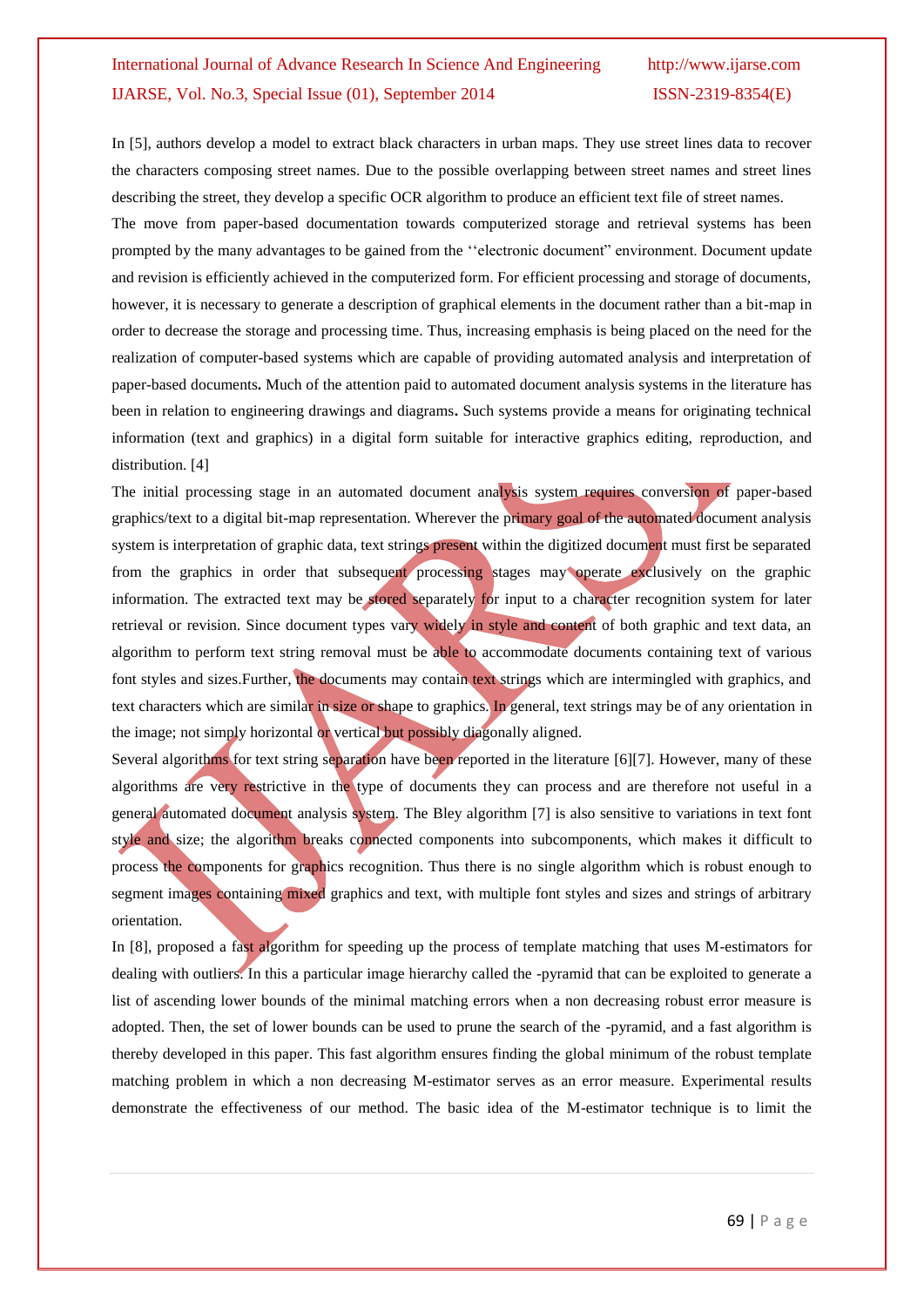influence of outliers in the matching error. In principle, the effects of the outlier can be suppressed with the Mestimator technique and therefore better estimations are obtained.

Text recognition from documents that contain non homogeneous text, such as from raster maps [6], is a difficult task, and hence much of the previous research only works on specific cases. Fletcher and Kasturi [4] utilize the Hough transformation to group characters and identify text strings. Since the Hough transformation detects straight lines, their method cannot be applied on curved strings. Moreover, their work does not handle multisized characters.

Vel´azquez and Levachkine [2] and Pal et al. [9] present text recognition techniques to handle characters in various font sizes, font types, and orientations. Their techniques are based on detecting straight string baselines for identifying individual text strings. These techniques cannot work on curved strings.

In our previous work [10], a text recognition approach that locates individual multi-oriented text labels in raster maps and detects the label orientations to then leverage the horizontal text recognition capability of commercial OCR software. The previous work requires manually specified character spacing for identifying individual text labels and does not consider multi-sized characters. In this paper, we present a text recognition technique to dynamically group characters from non-homogeneous text into text strings based on the character sizes and maximum desired string curvature. The hypothesis is that characters in a text string are similar in size and are spatially closer than the characters in two separated strings. Our text recognition technique does not require training for specific fonts and can be easily integrated with a commercial OCR product for processing documents that contain non-homogeneous text. [10]

#### **III METHODOLOGY**

The main objective of our method is to generate a set of images containing potential strings by detecting them on the map and to match the templates in order to obtain a consistent vectorized toponyms data file. We discuss how such additional information can be used to work around the problems arising in recognition of the inscriptions in the maps, associating them with specific cartographic objects, and importing information on these objects from available databases.

The following are the list of responsibilities involved in this dissertation work:

- A detailed survey and study on various types of cartographic maps in Kannada language.
- Develop a dictionary of all places, rivers, mountains, etc, for a limited geographical area maps.
- Develop an algorithm to recognize and describe the various features of the identified regions.
- Conduct subjective and objective test result analysis.

#### **3.1 Segmentation**

Segmentation is the process of extracting objects of interest from an image. The first step in segmentation is detecting lines.The first step of our technique consists in a binary classification of each pixel in order to eliminate pixel values that can definitively not be a part of a character.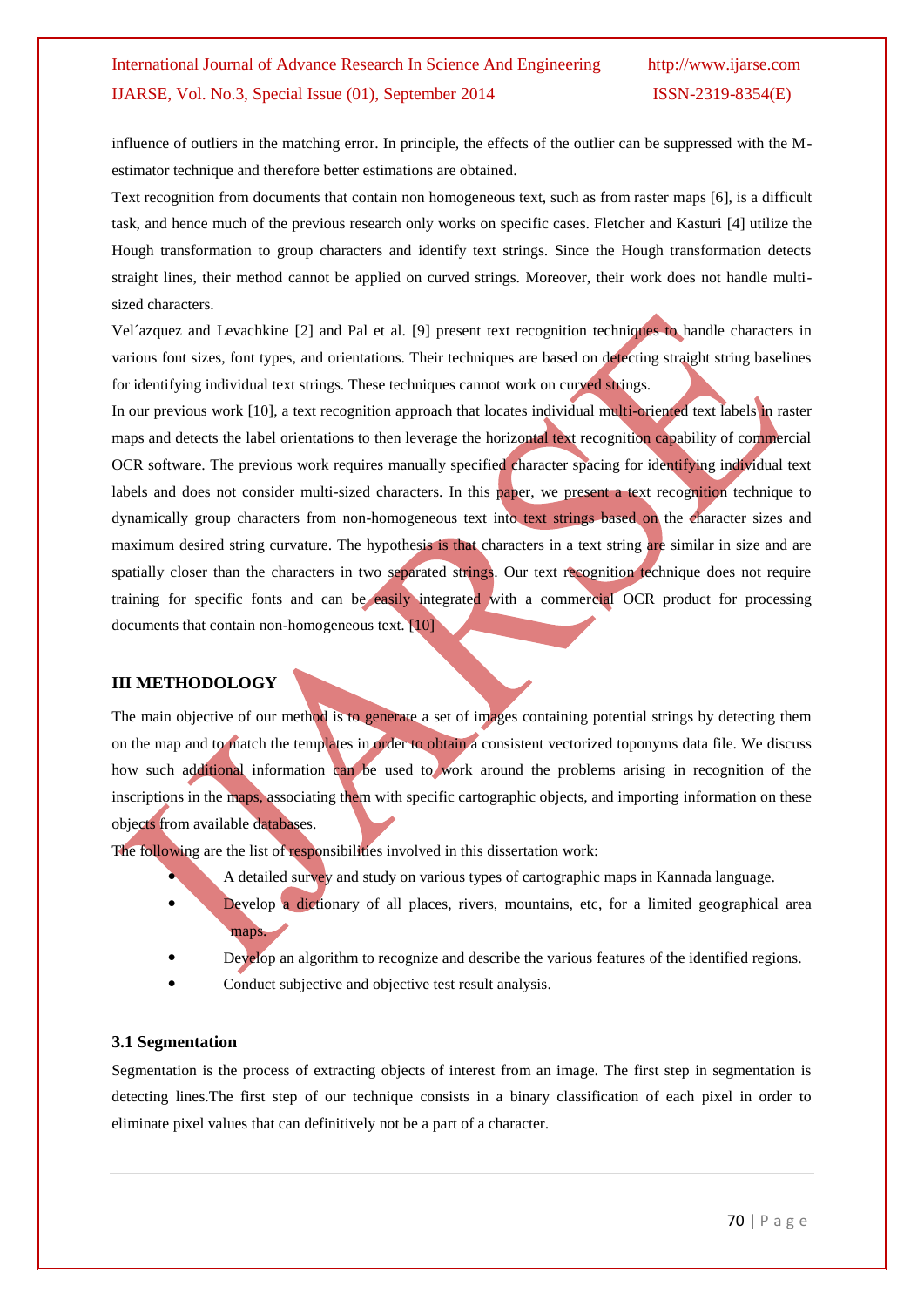A raster map has to be segmented first. All its elements should be retrieved with their coordinates and features, and then sent to the corresponding thematic layers. The layers can be symbols, landmarks, isolines, natural and artificial surroundings, words and numbers, lakes and other "punctual", "linear" and polygonal bodies. Cartographic maps are the most complex graphic documents due to the high density of information that they contain. [2]

#### **3.2 Template Matching Approach**

Template matching is one of the Character Recognition techniques. It is the process of finding the location of a sub image called a template inside an image. Once a number of corresponding templates is found, their centers are used as corresponding points to determine the registration parameters. Template matching involves determining similarities between a given template and windows of the same size in an image and identifying the window that produces the highest similarity measure. It works by comparing derived image features of the image and the template for each possible displacement of the template. This process involves the use of a database of characters or templates. There exists a template for all possible input characters.

In this method the dictionary is created for storing the Kannada toponyms. And this is used to compare with recognized toponym. The dictionary contains toponyms with their description that contains the information like name of river, city, etc

Template of all the characters to be recognized by the system is formed. A type of similarity measure is performed between the test character and the templates. At present, template matching is popularly used algorithm in character recognition. This method is efficient and has high speed when dealing with character identification. In the proposed method, recognition is done using template matching.

#### **IV RESULTS**

The accuracy of segmentation module of the proposed method has been checked and the results are obtained as per the below table and figure. It is evident that majority of the names are identified correctly. This shows that the method adopted is reliable and can be enhanced in future.

|                  | <b>Table 1. Detection percentage of samples</b> |                                        |
|------------------|-------------------------------------------------|----------------------------------------|
| SI <sub>No</sub> | <b>Districts Names</b>                          | <b>Segmentation</b><br><b>Accuracy</b> |
|                  | : ಬೀದರ (Bidar)                                  | 100%                                   |
| $\overline{2}$   | ಬೆಂಗಳೂರು (Bangalore)                            | 100%                                   |
| 3                | ಬೆಂಗಳೂರು ಗ್ರಾಮಾಂತರ (Bangalore                   | 100%                                   |
|                  | Rural)                                          |                                        |
| 4                | ಕೋಲಾರ (Kolar)                                   | 100%                                   |
| 5                | ಚಿಕ್ಕಬಳ್ಳಾಪುರ (Chikkaballapur)                  | 85%                                    |
| 6                | ರಾಮನಗರ (Ramnagar)                               | 100%                                   |
| 7                | ಗದಗ (Gadag)                                     | 100%                                   |
| 8                | ಬೆಳಗಾವಿ (Belgaum)                               | 100%                                   |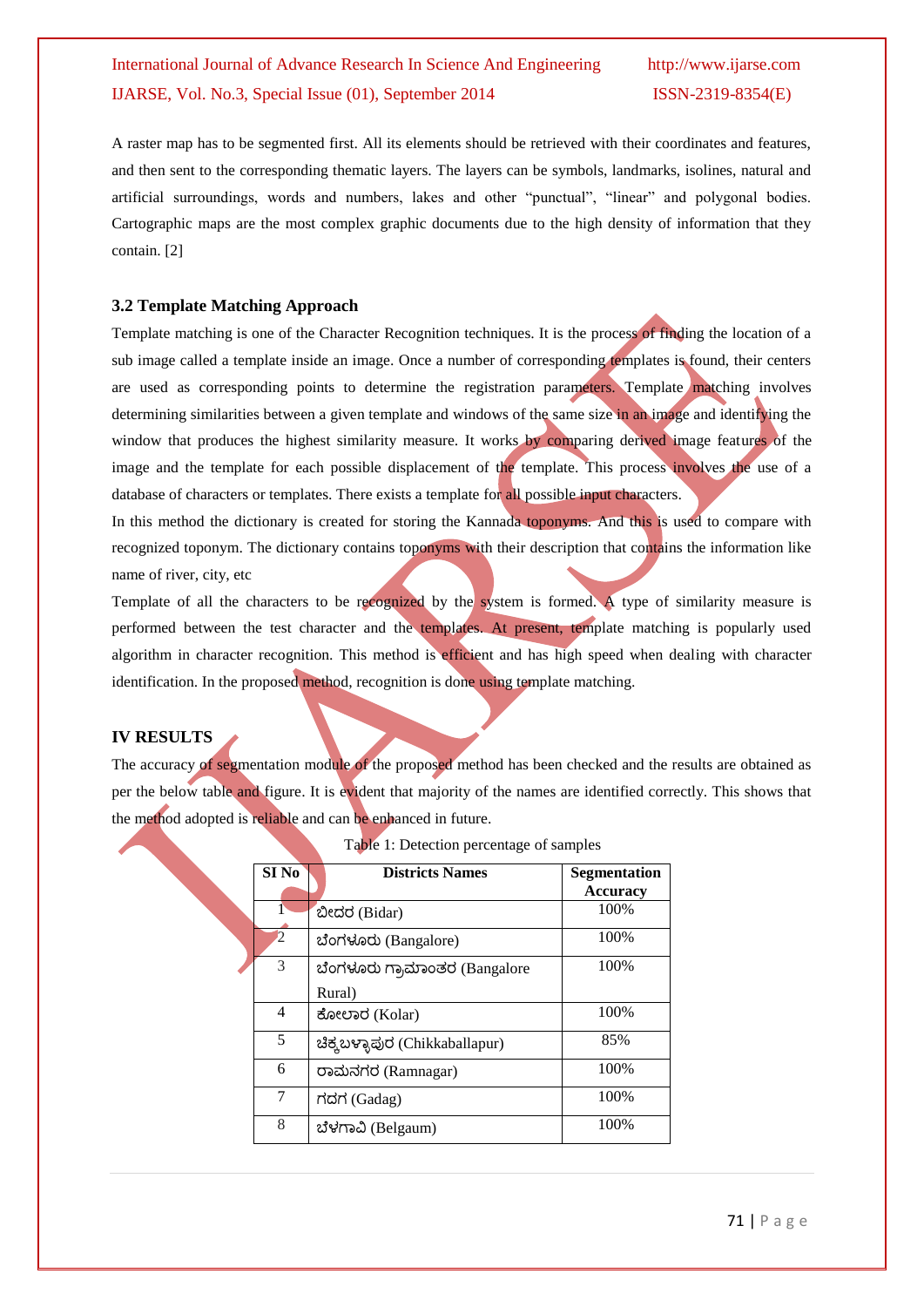| 9  | ಬಿಜಾಪುರ (Bijapur)              | 100%  |  |
|----|--------------------------------|-------|--|
| 10 | ಹಾವೇರಿ (Haveri)                | 100%  |  |
| 11 | ಧಾರವಾದ (Dharwad)               | 100%  |  |
| 12 | ಬಾಗಲಕೋಟ (Bagalkot)             | 100%s |  |
| 13 | ಉತ್ತರ ಕನ್ನಡ (Uttar Kannada)    | 98%   |  |
| 14 | ಶಿವಮೊಗ್ಗ (Shimoga)             | 100%  |  |
| 15 | ಬಳ್ಳಾರಿ (Bellary)              | 100%  |  |
| 16 | ಗುಲ್ಬರ್ಗೆ (Gulbarga)           | 100%  |  |
| 17 | ಕೊಪ್ಪಳ (Koppal)                | 100%  |  |
| 18 | ರಾಯಚೂರು (Raichur)              | 100%  |  |
| 19 | ಯಾದಗಿರಿ (Yadgir)               | 100%  |  |
| 20 | ಚಾಮರಾಜನಗರ (Chamarajnagar)      | 85%   |  |
| 21 | ಚಿಕ್ಕಮಗಳೂರು (Chikmagalur)      | 100%  |  |
| 22 | ದಕ್ಷಿಣ ಕನ್ನಡ (Dakshin Kannada) | 100%  |  |
| 23 | ಹಾಸನ (Hassan)                  | 100%  |  |
| 24 | ಕೊಡಗು (Kodagu)                 | 100%  |  |
| 25 | ಮಂದ್ಯ (Mandya)                 | 100%  |  |
| 26 | ಮೈಸೂರು (Mysore)                | 100%  |  |
| 27 | ಉದುಪಿ (Udupi)                  | 100%  |  |
| 28 | ಚಿತ್ರದುರ್ಗ (Chitradurga)       | 100%  |  |
| 29 | ದಾವಣಗೆರೆ (Davangere)           | 98%   |  |
| 30 | ತುಮಕೂರು (Tumkur)               | 100%  |  |
|    |                                |       |  |